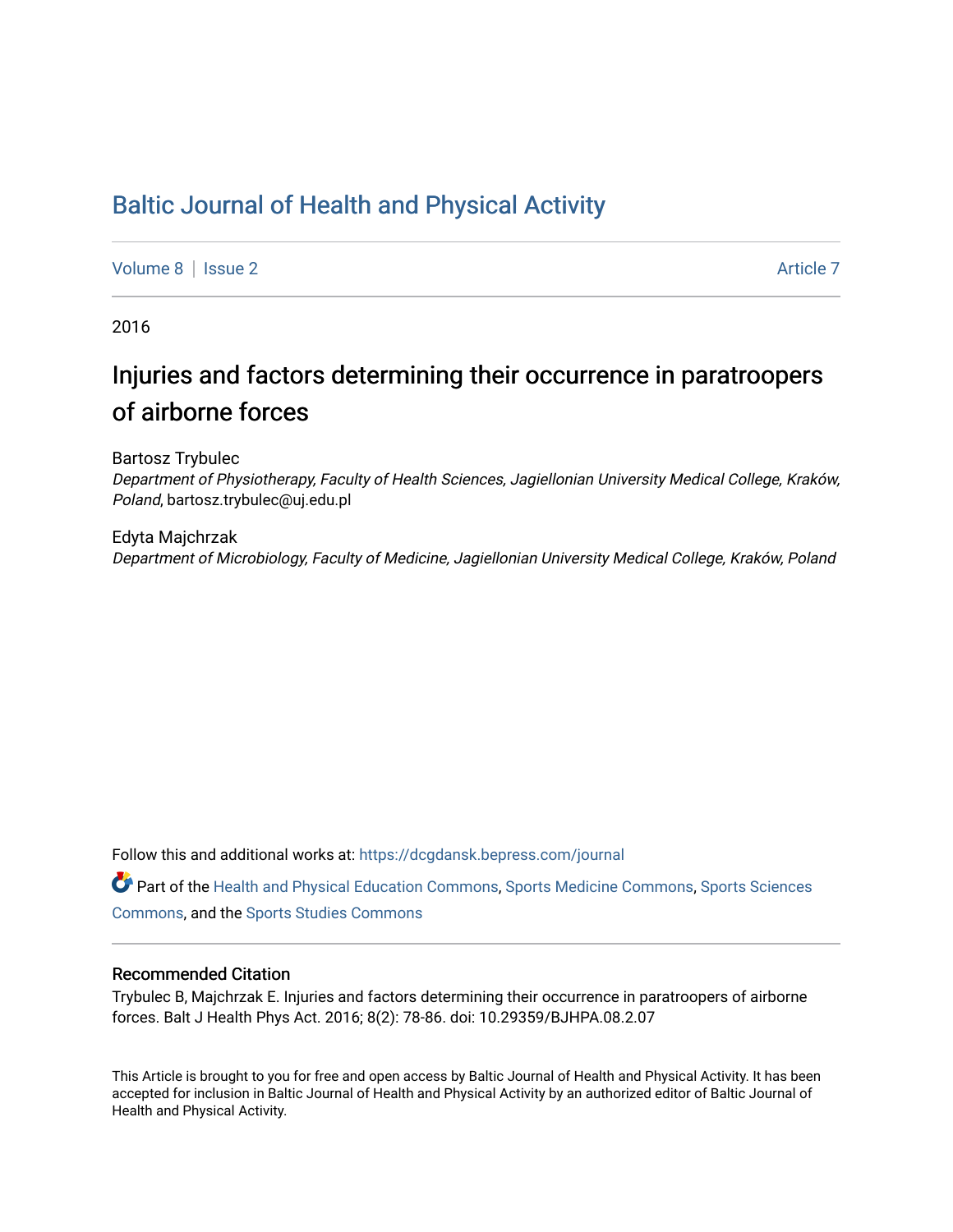#### **ORIGINAL**

**Authors' Contribution:**

- **A** Study Design
- **B** Data Collection
- **C** Statistical Analysis **D** Data Interpretation
- **E** Manuscript Preparation
- **F** Literature Search
- **G** Funds Collection

# **Injuries and factors determining their occurrence in paratroopers of airborne forces**

#### Bartosz Trybulec<sup>1 ACDEF</sup>, Edyta Majchrzak<sup>2 BCDF</sup>

- <sup>1</sup> Dep. of Physiotherapy, Faculty of Health Sciences, Jagiellonian University Medical College, Kraków, Poland
- 2 Dep. of Microbiology, Faculty of Medicine, Jagiellonian University Medical College, Kraków, Poland

| abstract                  |                                                                                                                                                                                                                                                                                                                                                                                                                                                                                                                                                                                                                                                                                                                                                                                                      |
|---------------------------|------------------------------------------------------------------------------------------------------------------------------------------------------------------------------------------------------------------------------------------------------------------------------------------------------------------------------------------------------------------------------------------------------------------------------------------------------------------------------------------------------------------------------------------------------------------------------------------------------------------------------------------------------------------------------------------------------------------------------------------------------------------------------------------------------|
| <b>Background</b>         | The purpose of this study was to determine the type and incidence of injuries<br>among airborne forces paratroopers, and also to analyze the factors that determine the<br>probability of suffering injuries while parachuting.                                                                                                                                                                                                                                                                                                                                                                                                                                                                                                                                                                      |
| <b>Material/Methods</b>   | 165 soldiers in active service, from the 6th Airborne Brigade in Cracow, participated in the<br>study. The survey was carried out via the author's questionnaire.                                                                                                                                                                                                                                                                                                                                                                                                                                                                                                                                                                                                                                    |
| <b>Results</b>            | 32.72% of the examined soldiers were injured during the parachute jump. Crude injury<br>incidence was calculated as 27.86/10,000 jumps. In terms of types of injuries, the frequen-<br>cy of their occurrence was as follows: sprains (34%), fractures (17%), muscle strains<br>(13%), complete muscle ruptures (8%), partial muscle ruptures (8%), dislocations (6%),<br>and others. The most common locations of the injuries were: the ankle joint (31%), the<br>knee joint (24%) and the spine (18%). The most injuries (83%) happened during the land-<br>ing phase of the parachute jump.                                                                                                                                                                                                      |
| <b>Conclusions</b>        | The factors that increase the risk of injury during parachute jumps were as follows: higher<br>body weight, older age, longer time of parachuting and serving in the Airborne Forces, great-<br>er number of parachute jumps. The most common reason for injury during parachuting<br>was parachutist error.                                                                                                                                                                                                                                                                                                                                                                                                                                                                                         |
| <b>Key words</b>          | parachuting, parachute training, military, army, injuries                                                                                                                                                                                                                                                                                                                                                                                                                                                                                                                                                                                                                                                                                                                                            |
| article details           |                                                                                                                                                                                                                                                                                                                                                                                                                                                                                                                                                                                                                                                                                                                                                                                                      |
| <b>Article statistics</b> | Word count: 2,200; Tables: 4; Figures: 5; References: 15<br>Received: November 2015; Accepted: May 2016; Published: June 2016                                                                                                                                                                                                                                                                                                                                                                                                                                                                                                                                                                                                                                                                        |
| <b>Full-text PDF:</b>     | http://www.balticsportscience.com                                                                                                                                                                                                                                                                                                                                                                                                                                                                                                                                                                                                                                                                                                                                                                    |
| Copyright                 | © Gdansk University of Physical Education and Sport, Poland                                                                                                                                                                                                                                                                                                                                                                                                                                                                                                                                                                                                                                                                                                                                          |
| Indexation:               | AGRO, Celdes, CNKI Scholar (China National Knowledge Infrastructure), CNPIEC, De Gruyter - IBR (International<br>Bibliography of Reviews of Scholarly Literature in the Humanities and Social Sciences), De Gruyter - IBZ<br>(International Bibliography of Periodical Literature in the Humanities and Social Sciences), DOAJ, EBSCO - Central<br>& Eastern European Academic Source, EBSCO - SPORTDiscus, EBSCO Discovery Service, Google Scholar, Index<br>Copernicus, J-Gate, Naviga (Softweco, Primo Central (ExLibris), ProQuest - Family Health, ProQuest - Health &<br>Medical Complete, ProQuest - Illustrata: Health Sciences, ProQuest - Nursing & Allied Health Source, Summon<br>(Serials Solutions/ProQuest, TDOne (TDNet), Ulrich's Periodicals Directory/ulrichsweb, WorldCat (OCLC) |
| <b>Funding:</b>           | This research received no specific grant from any funding agency in the public, commercial, or not-for-profit<br>sectors.                                                                                                                                                                                                                                                                                                                                                                                                                                                                                                                                                                                                                                                                            |

**Conflict of interest:** Authors have declared that no competing interest exists.

otherwise in compliance with the license.

| Corresponding author:       | Dr Bartosz Trybulec; Zakład Fizjoterapii WNZ UJ CM ul. Medyczna 9, 30-688 Kraków Tel. +48 124225683,<br>Fax: +48 126205408; bartosz.trybulec@uj.edu.pl |
|-----------------------------|--------------------------------------------------------------------------------------------------------------------------------------------------------|
| <b>Open Access License:</b> | This is an open access article distributed under the terms of the Creative Commons Attribution-Non-commercial                                          |
|                             | 4.0 International (http://creativecommons.org/licenses/by-nc/4.0/), which permits use, distribution, and                                               |
|                             | reproduction in any medium, provided the original work is properly cited, the use is non-commercial and is                                             |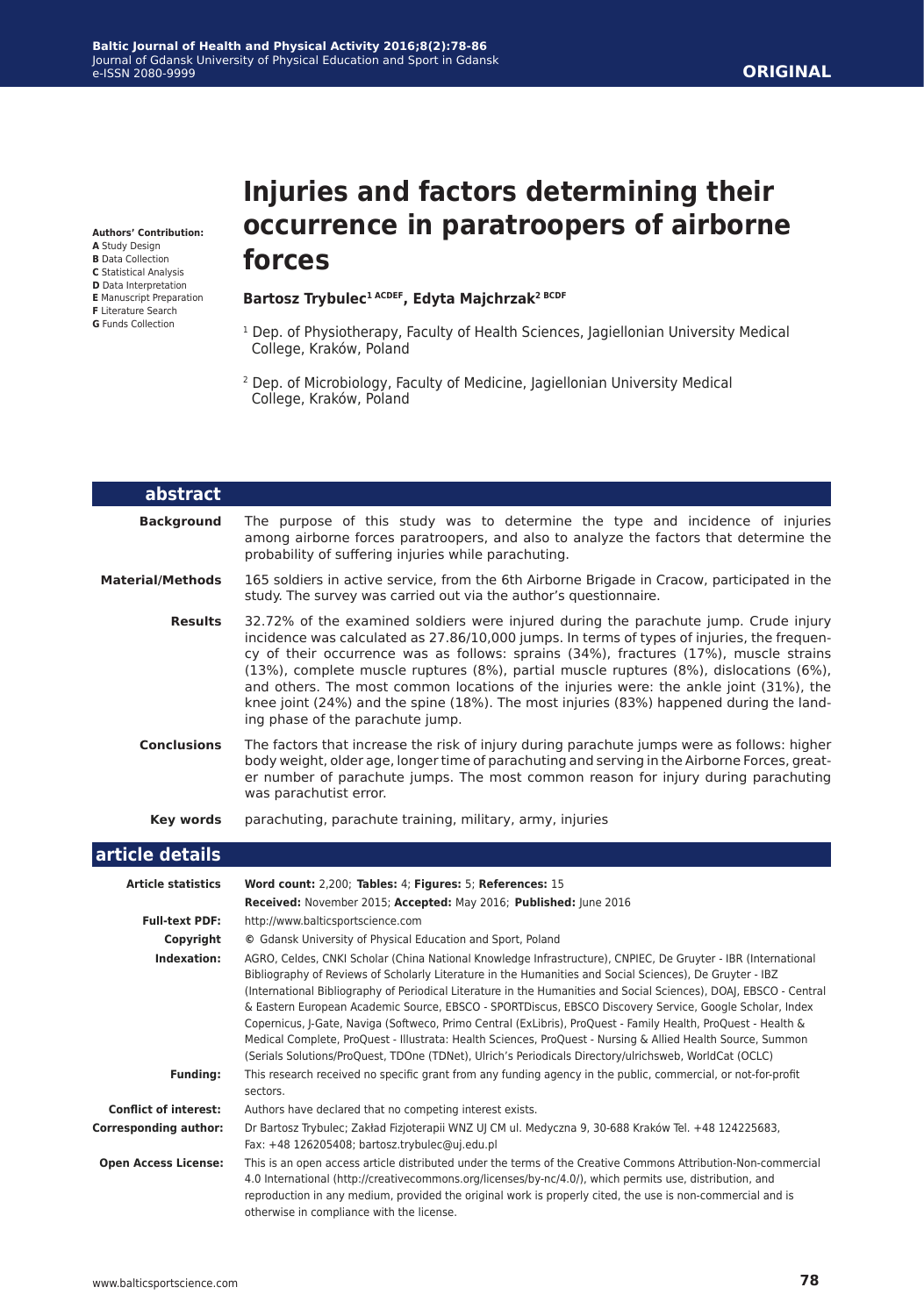## **introduction**

The specificity of military service, particularly of airborne forces, requires operational readiness of soldiers and thus ideal health, high physical efficiency, and high psychological resistance. Due to the exceptional character of such service, the physical preparation of airborne soldiers differs significantly from the physical education of civilians and soldiers of other military formations. The 6th Airborne Brigade in Cracow, named after General Stanisław F. Sosabowski, is considered to be one of elite units in the Polish army. This formation is a select, airmobile tactical unit trained to a high level. In military operations, qualified soldiers of this brigade may operate as parachutists, or as assault troops using helicopters. Service in the 6th Airborne Brigade requires parachuting, among other mandatory activities. Of course, training and actual parachuting may lead to injuries. Despite setting much store by the selection of candidates and individual training of soldiers, injuries linked with training and service are frequent in the military environment [1-4].

Parachuting is connected with a high risk of injuries, including fatal accidents. Parachutes are used recreationally by civilians who participate in this extreme sport, as well as by military and emergency service personnel (for example, fire brigades and rescue teams). According to data collected by the Polish Civil Aviation Department, the number of accidents in parachuting remains at a consistently high level compared to the number of accidents in other sports, such as hang-gliding, paragliding or motor-gliding (Table 1) [5].

#### Table. 1. Accidents in relation to aircraft type

| Aircraft category                      | Number of accidents/ fatal accidents/ casualties |        |        |        |        |          |
|----------------------------------------|--------------------------------------------------|--------|--------|--------|--------|----------|
|                                        | 2006                                             | 2007   | 2008   | 2009   | 2010   | 2011     |
| motor-glide, hang-glider,<br>paraglide | 16/5/6                                           | 12/4/6 | 11/2/2 | 12/4/4 | 17/6/7 | 22/10/10 |
| parachutes                             | 23/2/2                                           | 26/2/2 | 17/2/2 | 31/3/3 | 14/1/1 | 20/2/2   |

An injury sustained during a parachute jump is defined as one that occurs at any time from the moment of leaving an aircraft to the end of landing [6].

Factors influencing the risk of injury in military parachuting may relate to atmospheric conditions (wind speed and direction, temperature, and air humidity), drop zone characteristics and visibility, equipment (parachute or aircraft type, individual pack presence), training and task type, possession of additional equipment, and also the jumper's individual characteristics (weight, height, age, and sex) [4, 7].

Considering the phases of a parachute jump, the highest incidence of injuries is observed at the landing (touch-down) phase). In the event of a correct landing procedure, the jumper's musculoskeletal structure is slightly loaded, proportionally to a jump from a height of 1 meter but with a greater falling speed. Conditions increasing the risk of injury while touching-down are: incorrect position in relation to wind direction (the correct position is facing the wind), dangerous drop-zone, incorrect estimation of altitude and speed, recklessness, and erroneous assessment of atmospheric conditions [8, 9].

It is desirable in military operations to perform a jump from as low an altitude as possible. This can be achieved during jumps with self-opening parachute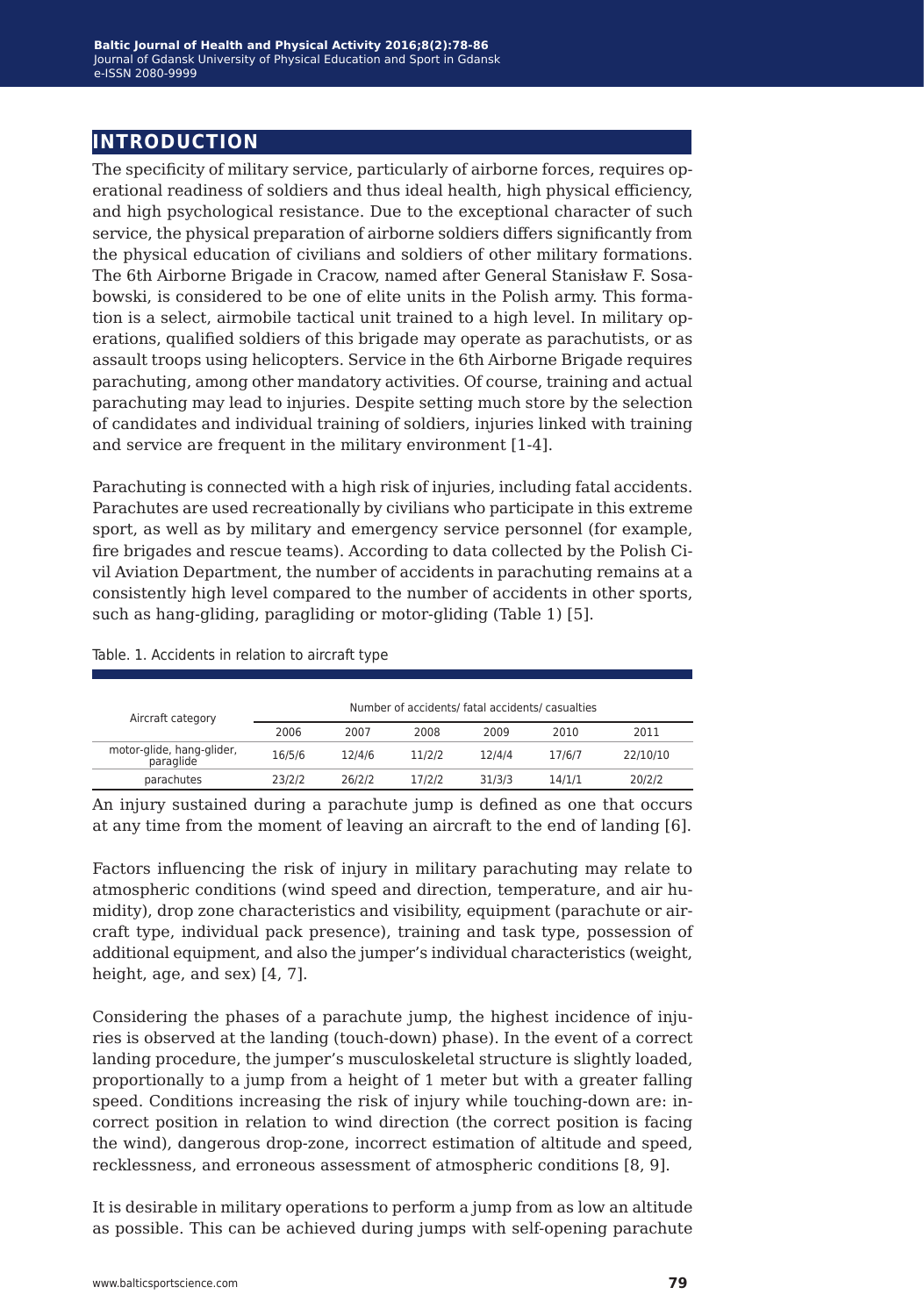systems (the parachute is opened by a rope attached with a snap hook to the wire line in the airplane). As a result of leaving the airplane incorrectly, the jumper is exposed to entanglement of limb or equipment. This may result in the jumper being hanged or sustaining injuries of the head, neck and upper limbs [8].

From analysis of accessible data it appears that the most frequent injuries in parachuting are: sprains and fractures of the ankle and knee joint, fractures of shin bones and the femur bone, and fractures of the upper limb. The most dangerous injuries include polytraumas, severe head injuries and spine injuries [10,11].

The aim of this study was to characterize the injuries sustained during parachuting, to evaluate their incidence, and to analyze the factors determining the occurrence of injuries.

## **material and methods**

The study group consisted of 165 soldiers (including three women) from the 6th Airborne Brigade (the Gen. Stanisław F. Sosabowski Brigade) in Cracow. The study was conducted with the agreement of the Brigade high command. All examined people were informed about the goal of the study and gave their consent to participate. The inclusion criteria for each soldier were active military service and ongoing participation in parachute jumping. Jumps were performed from C-130 Hercules and CASA-295M aircraft, using AD-95, AD-2000, Feniks, Falcon, Parafoil and Sigma (tandem) parachutes. Exclusion criteria were injuries experienced during activities other than parachuting. Mean service duration time in the 6th Airborne Brigade was 67.4 months, and 111 people had previously served in a different airborne unit. Detailed characteristics of age, height, weight and service duration of the examined people are presented in Table 2.

|                              | Mean   | Minimum | Maximum | <b>SD</b> |
|------------------------------|--------|---------|---------|-----------|
| Age (Yrs)                    | 28.99  | 21.0    | 44.0    | 4.41      |
| Weight (kg)                  | 80.41  | 52.0    | 105.0   | 8.69      |
| Height (cm)                  | 177.86 | 161.0   | 198.0   | 5.60      |
| Service duration<br>(months) | 67.44  | 4.0     | 288.0   | 48.92     |

Table 2. Study group characteristics

The study was conducted by means of a questionnaire especially designed for this purpose. The questionnaire consisted of 25 questions (of which 14 were single–choice, two were multiple choice, and nine were open), regarding sustained injuries and the circumstances of their occurrence.

Statistical analysis of the obtained data was carried out with a use of STATI-STICA 10.0 (StatSoft, Inc.). Basic statistics and the Chi-Square Test were used as well as the t-student and U Mann-Whitney tests for comparisons between groups. The level of significance was  $p < 0.05$ .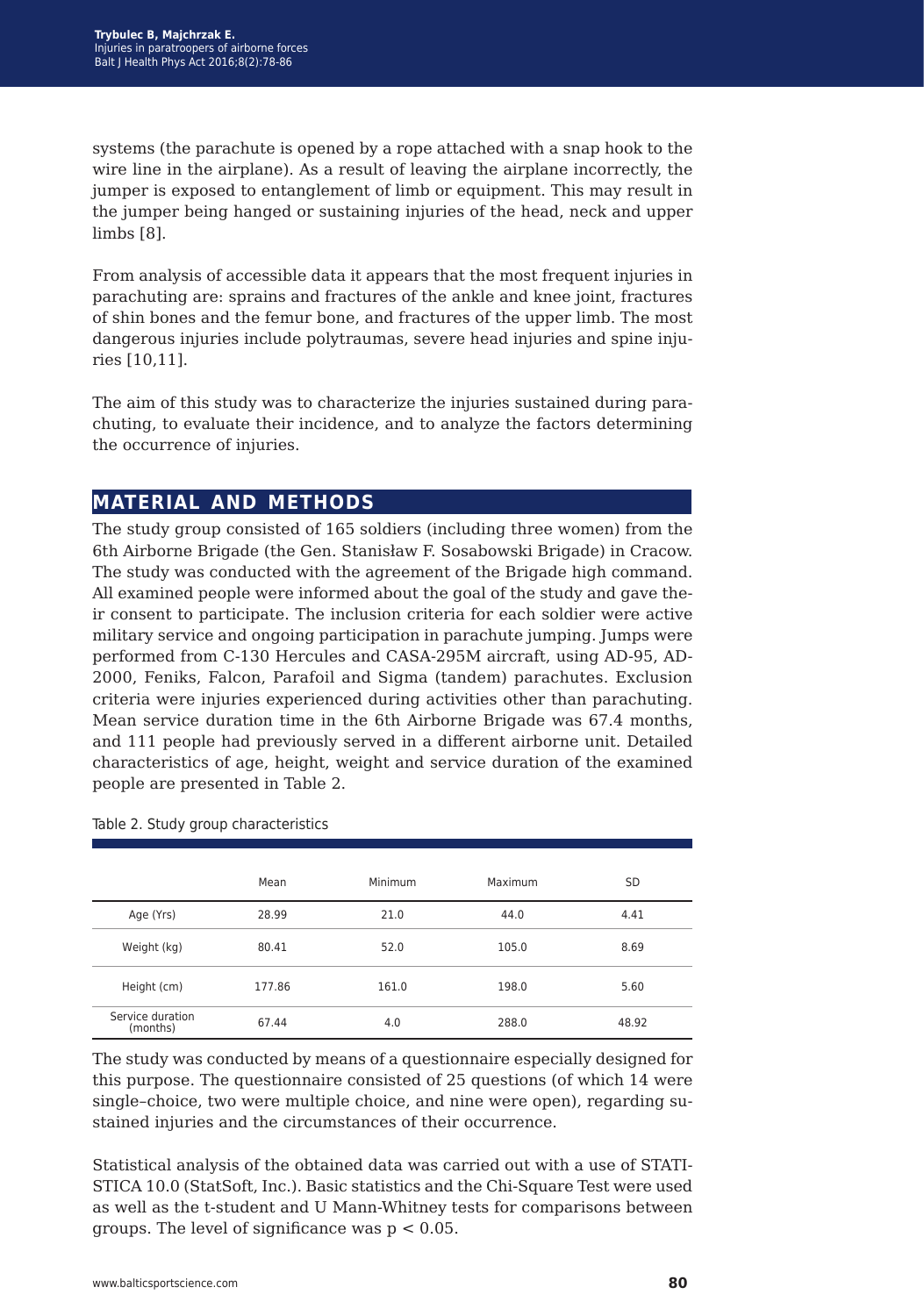## **results**

The total number of jumps completed by 165 examined soldiers was 19,382, in which 54 of them sustained injuries. Crude injury incidence was calculated as 27.86/10,000 jumps. Analysis of the relationship between injury occurrence probability and age, body mass and height of examined soldiers is presented in Table 3. An established level of statistical significance was noted only in relation to age ( $p = 0.023$ ). Participants who had sustained injuries were on average 1.66 years younger than people who had not been injured. Analysis suggested that height does not have a significant influence on the risk of injury  $(p = 0.878)$ . In the case of body mass, however, the significance was almost at the established threshold  $(p = 0.09)$ .

Table 3. The relationship between age, body mass and height andthe incidence of injuries during parachuting in the study group

| Variable    | Injury group<br>mean | No injury<br>group<br>mean | t    | р     | n<br>(injury) | n<br>(no injury) |
|-------------|----------------------|----------------------------|------|-------|---------------|------------------|
| Age (yrs)   | 30.11                | 28.45                      | 2.30 | 0.023 | 54            | 110              |
| Weight (kg) | 82.06                | 79.61                      | 1.70 | 0.091 | 54            | 111              |
| Height (cm) | 177.96               | 177.82                     | 0.15 | 0.878 | 54            | 111              |

Statistical analysis showed that experience and parachuting intensity are strongly linked with the probability of injury. Those who had sustained injuries had, on average, practiced parachuting 26.4 months longer, completed 254.7 more jumps altogether, and made 26.34 more jumps per season, in comparison to the group with no injuries (Tab. 4).

Table 4. Relationships between parachuting duration, total jumps, and number of jumps per season and the occurrence of injuries during parachuting in the study group

| Variable                               | Injury group<br>mean | No injury<br>group<br>mean |      | p     | n<br>(injury) | n<br>(no injury) |
|----------------------------------------|----------------------|----------------------------|------|-------|---------------|------------------|
| Duration of<br>parachuting<br>[months] | 84.15                | 57.75                      | 3.14 | 0.002 | 54            | 111              |
| Total jumps<br>number                  | 288.78               | 34.13                      | 4.04 | 0.000 | 54            | 111              |
| Jumps per<br>season                    | 32.98                | 6.59                       | 4.04 | 0.001 | 54            | 111              |

The most frequent type of injury the in examined parachutists was sprain (34% of the group with injuries). The second most frequent was fracture (17%), followed by muscle strain (13%), partial muscle ruptures (8%), complete muscle ruptures (8%), dislocations (6%), and others, such as meniscus tear, concussion or breakage (15%) (see Fig. 1).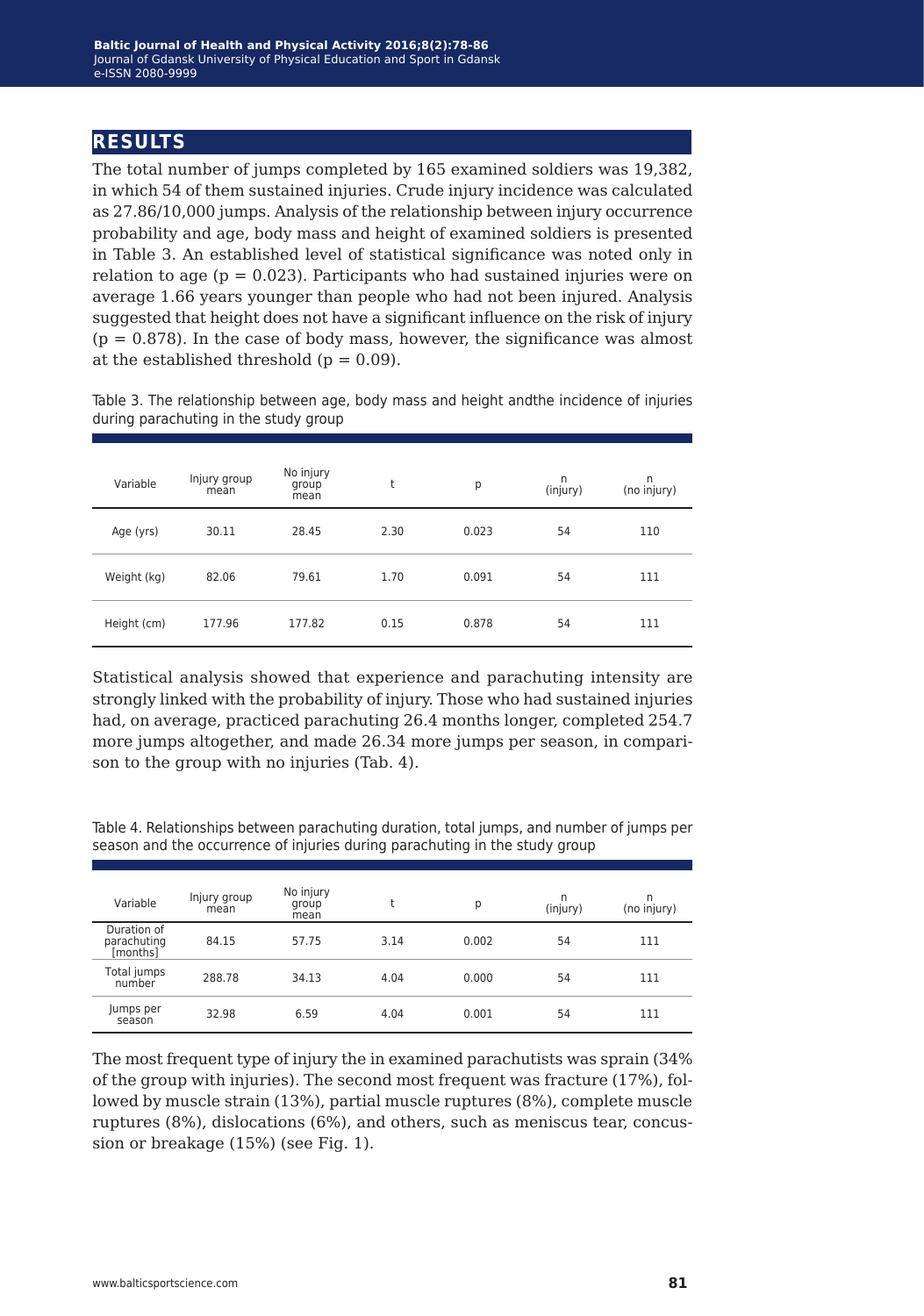

Fig. 1. Types of injuries sustained by the examined soldiers

Injuries were most frequently sustained in an ankle (31%), a knee (24%), and the spine (18%) The less frequent locations were an elbow (4%), a wrist (2%), a shoulder (2%), a hip (2%) and others, such as the head, a sacroiliac joint, a tibia and the quadriceps femoris muscle (17% - see Fig. 2).



#### Fig. 2. Location of injuries in the examined soldiers

In light of our analysis, the greatest probability of sustaining an injury occurred during the landing phase, when more than 83% of injuries among the examined group occurred. Second was leaving the aircraft (15% of cases).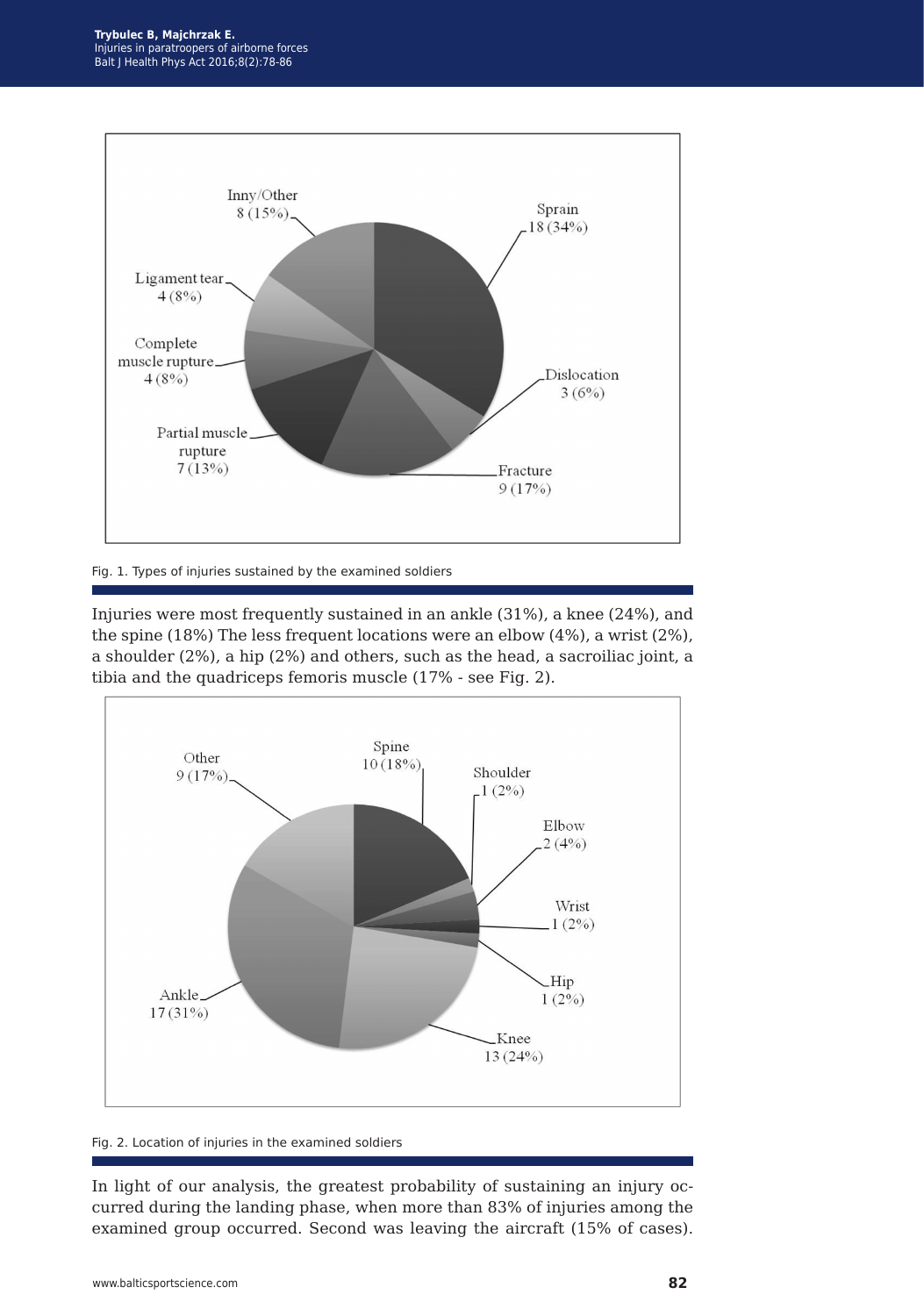One injury occurred during the parachute opening phase. No injuries were noted during descent with an open parachute (Fig. 3).



#### Fig. 3. Injury occurrence in relationship to the jump phase

Our analysis also revealed that injury was most likely to occur during a daylight jump without an individual pack (72%), followed by a daylight jump with an individual pack (24%). The least injuries (4%) were noted during night jumps (Fig. 4).



Fig. 4. Distribution of injuries in relationship to the jump type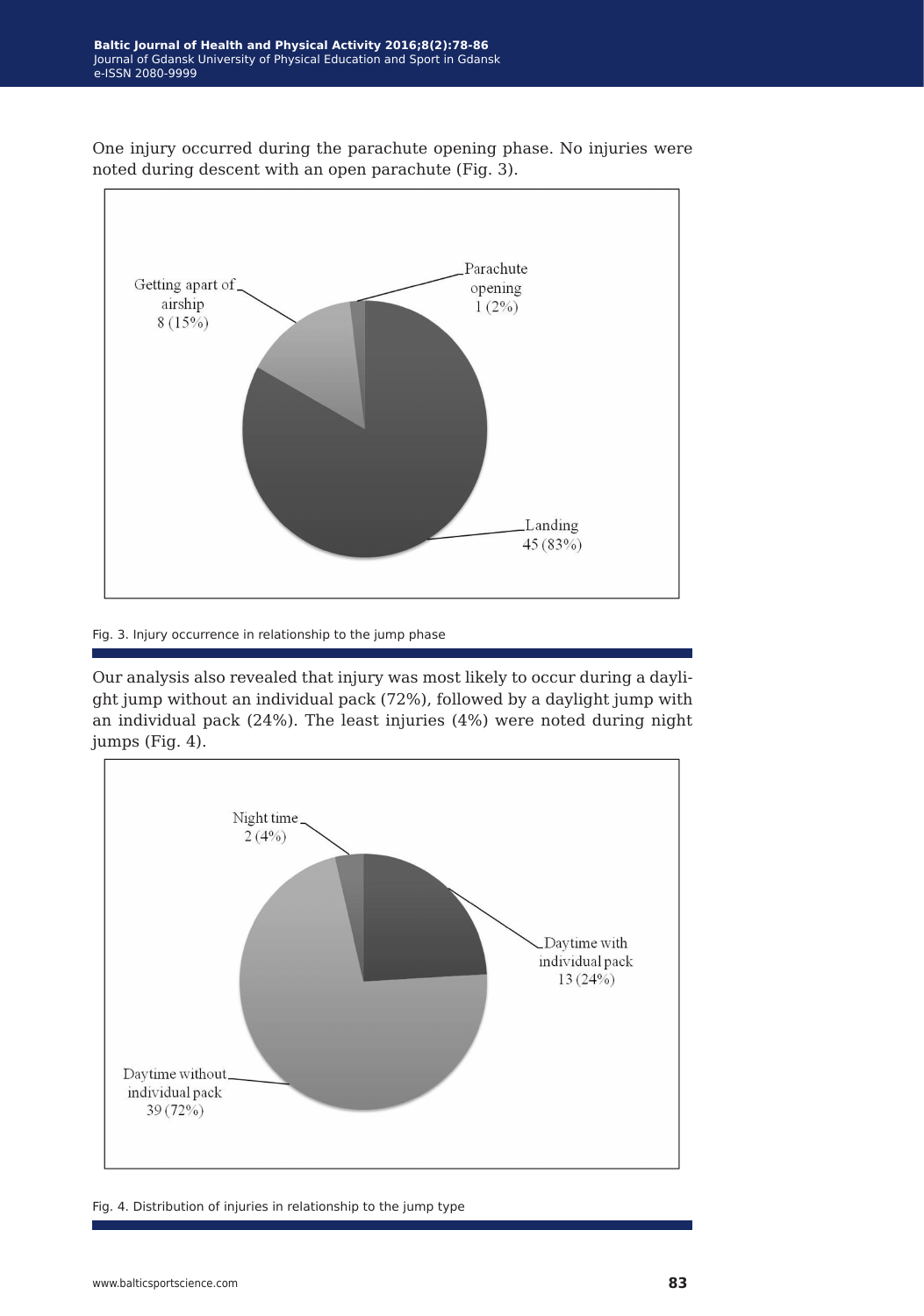The last analysis regarding causes of injuries showed that the most frequent causes were parachutist error (31%) and lack of experience (11%). Less frequent causes were recklessness (7%), defective equipment (4%), atmospheric conditions (4%) and others (43%) (Fig. 5).



Fig. 5. Causes of injuries during parachuting

## **discussion**

Parachuting, especially in the airborne forces, is characterized by quite a high rate of injuries. In our study, 54 out of 165 soldiers (32.72%) had sustained injuries, which is a relatively high rate. Studies carried out by other reasearchers confirm the high injury rate in parachute jumping. Hay analyzed the incidence of injuries among soldiers of the 3rd Australian Airborne Battle Group. The study group consisted of 378 soldiers, of which 21 (5.6%) had sustained injuries [12]. Another study was carried out in Brazil by Neves et al., during which analyzed data included accident reports, collected by the authors from January 2005 to August 2006. The incidence rate in this time period was 1.2%. As the authors fairly concluded, international comparisons in this field are still rare in the accessible literature [9].

Our analysis showed that the relationship between the jumper's body mass and the probability of injury during parachuting did not reach the required level of significance. Despite that, this relationship is placed near the mark of significance  $(p = 0.09)$  and thus could be potentially recognized as relatively significant. The probability of injury was higher in jumpers with higher body mass. Studies by other authors confirm the influence of body mass on injury probability. Research conducted by Hughes and Weinrauch, on a group of soldiers from the 4th Royal Australian Commando Battalion, confirmed that greater body mass increases the risk of injury, particularly in jumps in land drop-zones [13]. Knapik et al., in a study on paratroopers from the United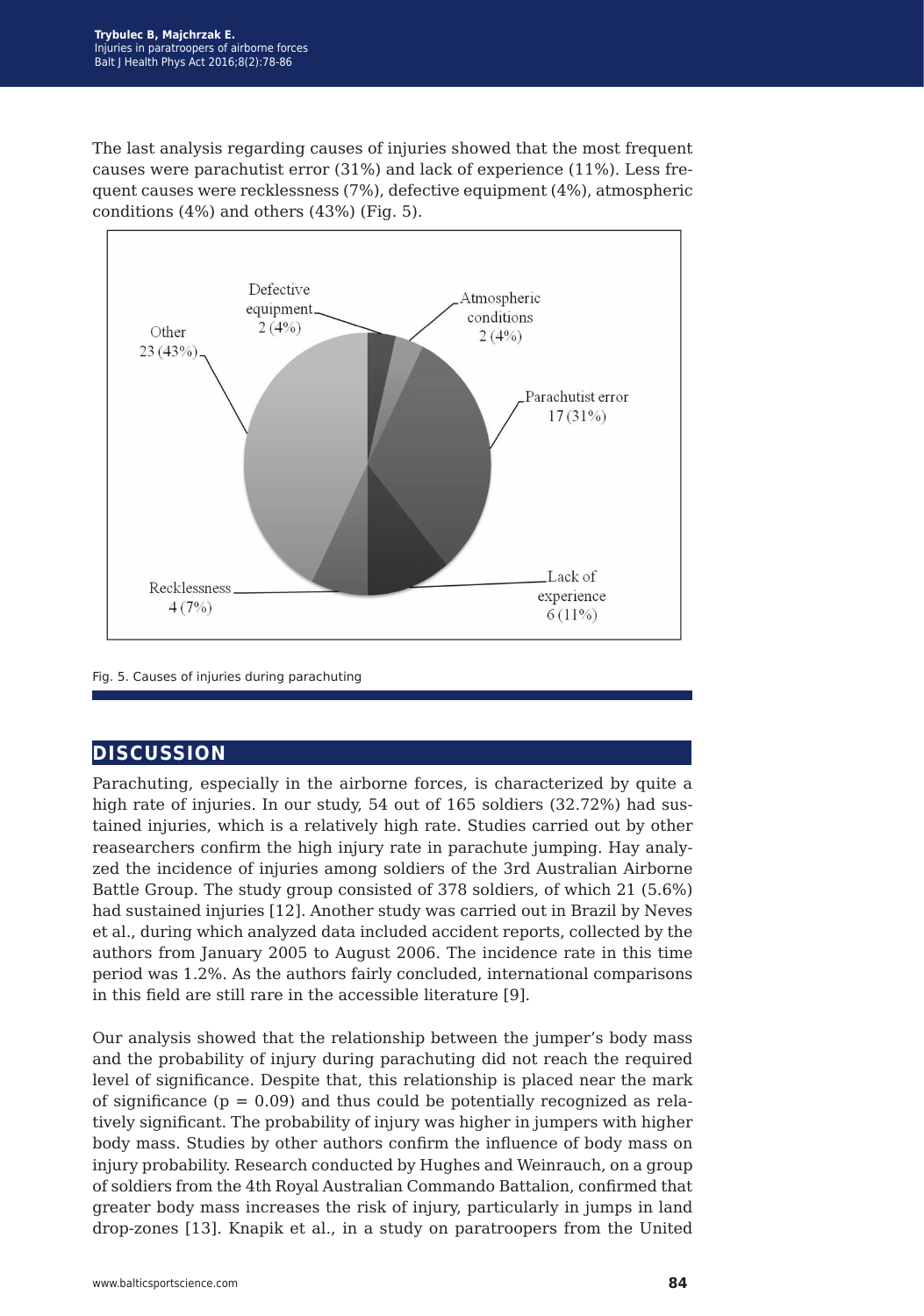States Army Airborne School, concluded that greater body mass is linked to greater force during the touch-down phase, thus increasing the risk of injury in heavier jumpers [14]. Our study also discovered that a paratrooper's height did not have an influence on the probability of injury during a jump. Knapik et al. confirm this in their review regarding risk factors for injuries during military parachuting [4].

The collected data indicate the significant influence of age, experience and parachuting intensity on the risk of injury during jumps. Soldiers who had sustained injuries were older, had practiced parachuting for longer, made more jumps per season and altogether. However, Knapik et al. indicate that younger soldiers have an increased risk of injury. The authors explain this by the fact that younger soldiers perform more physically demanding tasks in comparison to older colleagues, who usually take higher appointments. Nevertheless, all soldiers, regardless of age and rank, perform the same tasks during basic training, and in such conditions older soldiers are more susceptible to injury [4].

Regarding the location of injuries during parachuting, we concluded that the ankle joint is the most frequent location (31%), followed by the knee (24%), the spine  $(18%)$ , the elbow  $(4%)$ , the wrist  $(2%)$ , the shoulder  $(2%)$ , the hip (2%) and others such as the head, the sacroiliac joint, the shin bone, and the quadriceps femoris muscle (17%). This distribution of injuries is in accordance with distributions noted by other researchers [8, 9, 15]. Ball et al., in their study on a group of 110 military paratroopers, presented the following injury distribution: lower limbs (65%), the head (22%), the spine (22%) and upper limbs (19%). It is worth mentioning that, in this study, some soldiers had sustained several injuries at the same time [8].

In light of our analysis, the highest probability of injury was in the landing phase – more than 83% of injuries among paratroopers in the study group occurred in that phase – and leaving the aircraft was second (15% of cases of injury). The majority of other researchers confirm that most injuries during parachuting occur during the landing phase (86%, according to Ball et al. [8]). Knapik et al. defined injuries among 67% of examined soldiers as occurring during the landing phase (75%), and arising from static line problems (11%), tree landings (4%), entanglements (4%) and aircraft exits (3%) [7].

### **conclusions**

1. Greater body mass and higher age of paratroopers in the examined group increased the probability of trauma occurrence during parachuting. Height, however, did not influence trauma incidence.

2. The duration of parachuting and the length of service in the airborne forces is linked with a greater risk of injury.

3. A greater number of parachute jumps performed by an individual increases the probability of trauma occurrence.

4. The most frequent type of trauma among the examined paratroopers was ankle joint sprain, and the phase of parachuting during which traumas occurred most often was the landing phase.